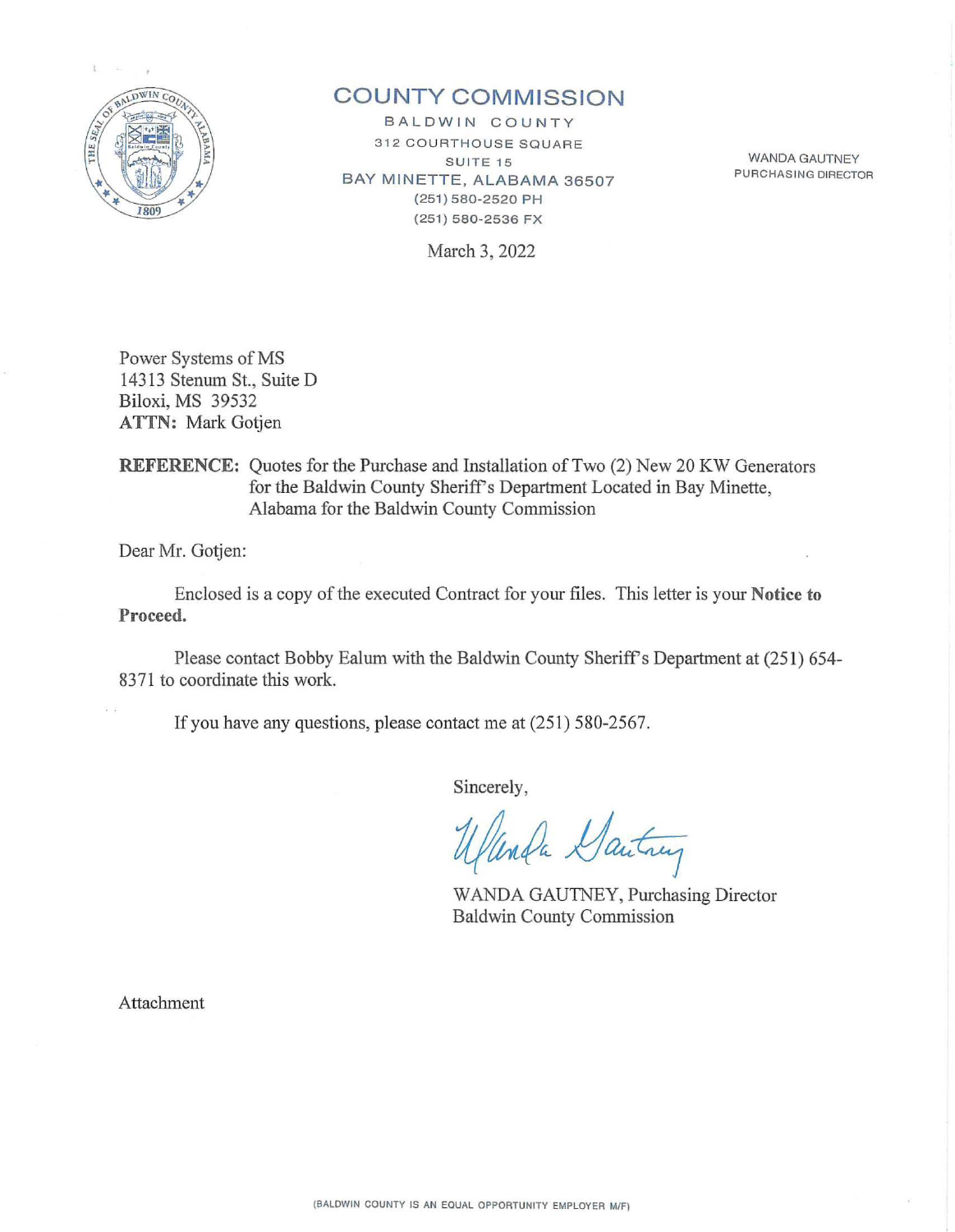State of Alabama (b)

County of Baldwin )

## **CONTRACT FOR PUBLIC WORKS SERVICES**

This Contract for **Professional and Construction** Services is made and entered into by and between the County of Baldwin (hereinafter called "COUNTY") acting by and through its governing body, the Baldwin County Commission, **Power Systems of MS, LLC,** (hereinafter referred to as "PROVIDER").

## **WITNESSETH:**

**Whereas,** the Baldwin County Commission staff obtained quotes for the purchase and installation of two (2) new 20 KW Generators for the Baldwin County Corrections Center (K-Block) and the Sheriff's Maintenance Shop located in Bay Minette, Alabama; and

**Whereas,** PROVIDER presented the lowest quote to the COUNTY. Therefore, COUNTY wishes to retain PROVIDER, and PROVIDER wishes to provide those services hereinafter set out under the following terms and conditions.

**NOW, THEREFORE,** in consideration of the premises and the mutual covenants herein contained, the sufficiency of which being hereby acknowledged, PROVIDER and COUNTY do hereby agree as follows:

I. Definitions The following terms shall have the following meanings:

i. COUNTY: Baldwin County, Alabama ii. COMMISSION: Baldwin County Commission iii. PROVIDER: Power Systems of MS, LLC

**II.** Obligations Generally. The COUNTY hereby retains, and the PROVIDER agrees to perform for the COUNTY, those public works services as hereinafter set forth. This document shall serve as the binding contract for the services of PROVIDER. PROVIDER shall immediately commence performance of the services outlined herein upon full execution of this Contract. All work shall be commenced and completed in a timely manner as, and at the times, herein set out.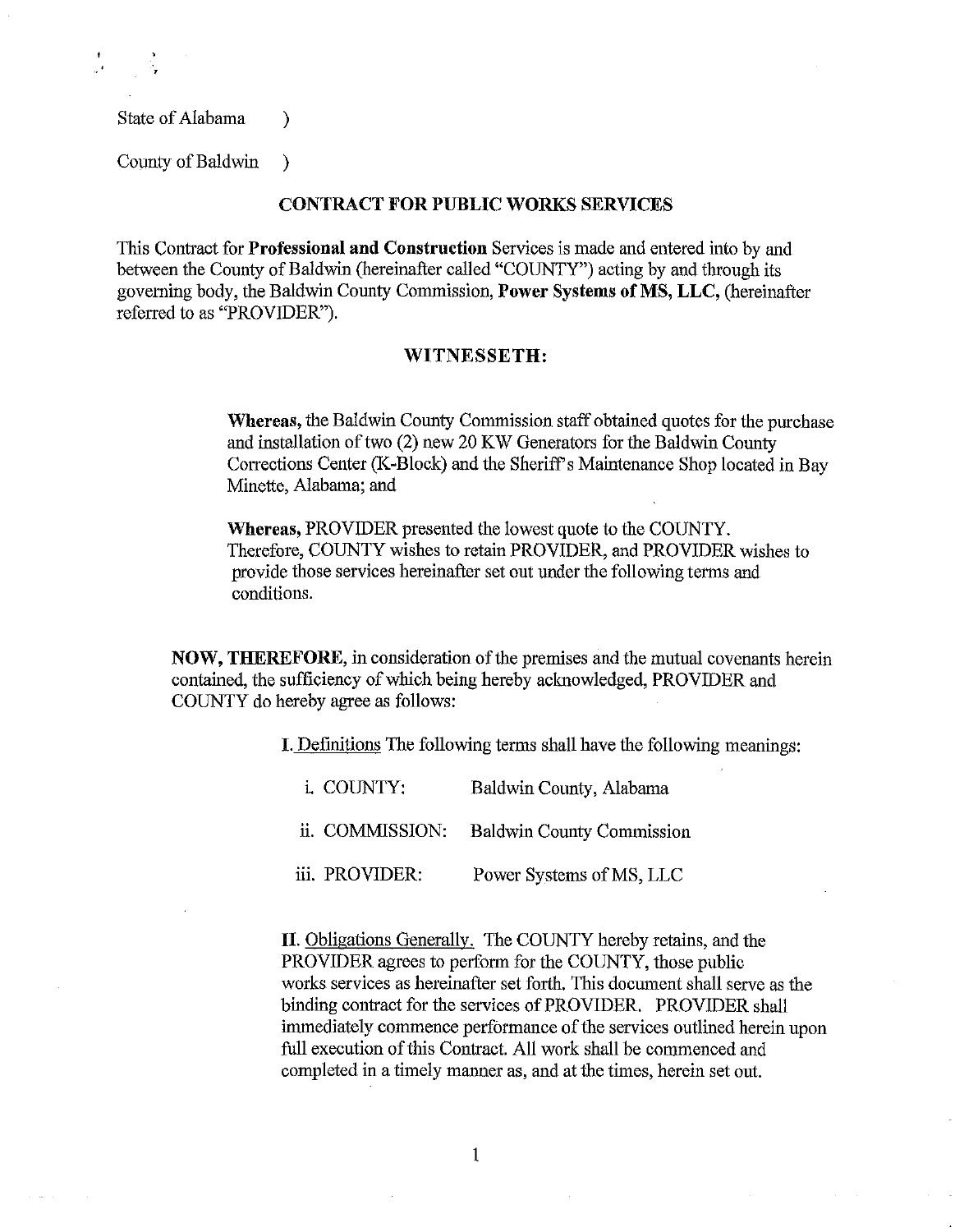**Contract Contract** 

III. Recitals Included. The above recitals and statements are incorporated as part of this Agreement and shall have the effect and enforceability as all other provisions herein.

**IV.** Professional Qualifications. For the purpose of this Contract, the PROVIDER represents and warrants to the COUNTY that it possesses the professional, technical, and administrative personnel with the specific experience and training necessary to provide the professional services required herein.

**V.** No Prohibited Exclusive Franchise. The COUNTY neither perceives nor intends, by this Contract, a granting of an exclusive franchise or violation of Art. I, Section 22 of the Alabama Constitution.

**VI.** Representation/Warranty of Certifications, Etc. PROVIDER represents and warrants that PROVIDER is presently certified, licensed and otherwise permitted under all necessary and applicable laws and regulations to perform the services herein, and that PROVIDER shall renew, maintain, and otherwise ensure that all such certifications, licenses, and permits are current and valid, without interruption, for and through completion of the services. The representation and warranty aforesaid is a material inducement to the COUNTY in entering this Contract, and the parties agree that the breach thereof shall be deemed material at the County's option.

VII. Legal Compliance. PROVIDER shall at all times comply with all applicable Federal, State, local and municipal laws and regulations.

**VIII.** Independent Contractor. PROVIDER acknowledges that it is an independent contractor, and PROVIDER shall at all times remain as such in performing the services under this Contract. PROVIDER is not an employee, servant, partner, or agent of the COUNTY and has no authority, whether express or implied, to contract for or bind the COUNTY in any manner. The parties agree that PROVIDER shall be solely responsible for and shall have full and unqualified control over developing and implementing its own means and methods, as it deems necessary and appropriate in providing the aforementioned services, and that the COUNTY's interests herein are expressly limited to the results of said services. PROVIDER is not entitled to unemployment insurance benefits, and PROVIDER is responsible for and obligated to pay any and all federal and state income tax on any monies paid pursuant to this Contract.

IX. No Agency Created. It is neither the express nor the implied intent of PROVIDER or COUNTY to create an agency relationship pursuant to this Agreement; therefore, the PROVIDER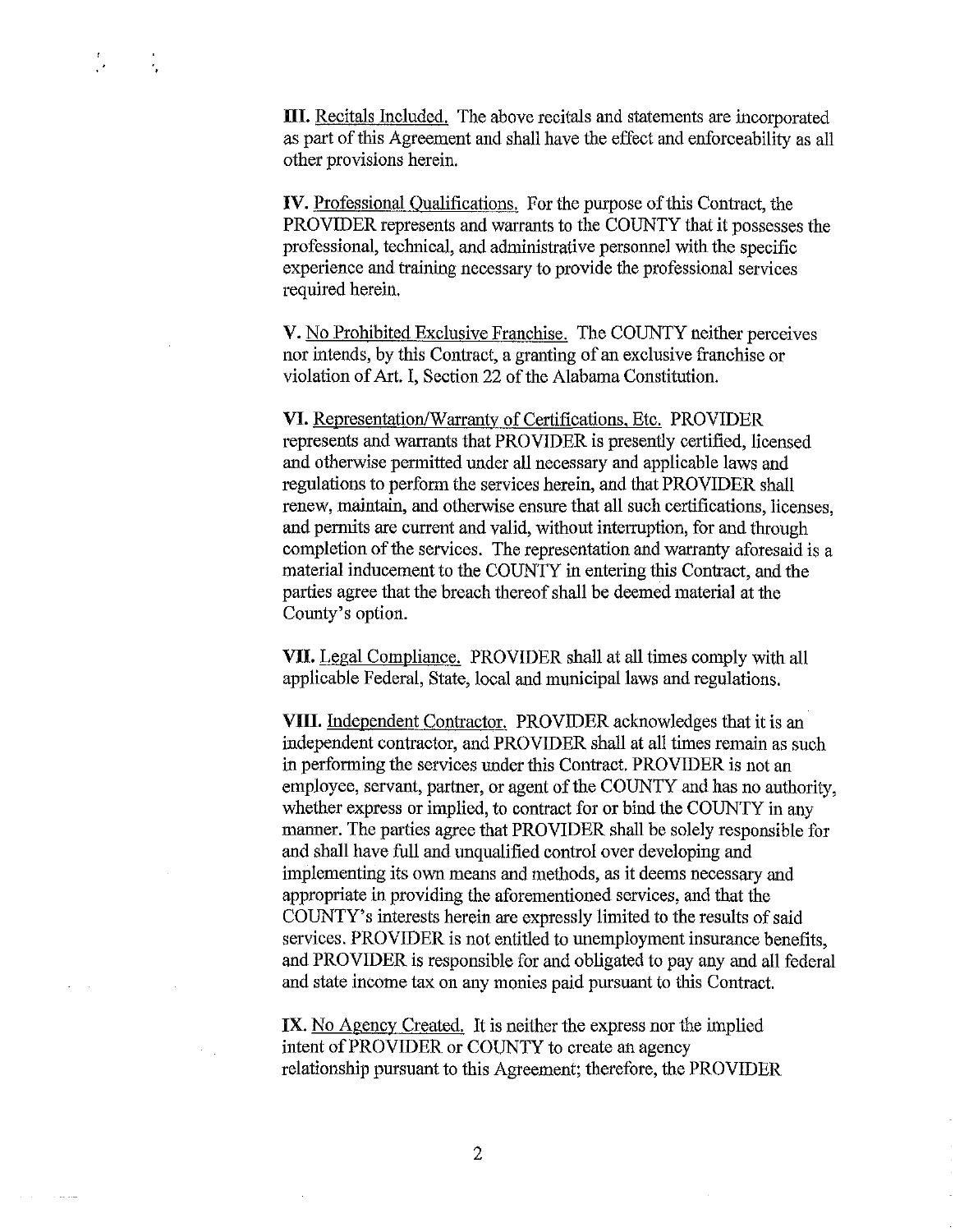$\mathcal{G}(\mathcal{C})$ ·.  $\mathcal{L}^{\mathcal{L}}$ 

**Contractor** 

does not in any manner act on behalf of COUNTY and the creation of such a relationship is prohibited and void.

X. Unenforceable Provisions. If any one or more of the provisions contained herein shall, for any reason, be held to be invalid, illegal or unenforceable in any respect, then such provision or provisions shall be deemed severable from the remaining provisions hereof, and such invalidity, illegality or unenforceability shall not affect any other provision hereof. This Agreement shalt be construed as if such invalid, illegal or unenforceable provision had never been contained herein.

XI. Entire Agreement. This agreement represents the entire and integrated agreement between COUNTY and PROVIDER and supersedes all prior negotiations, representations, or agreements, either written or oral. This agreement may be amended only by written instrument signed by all parties.

XII. Failure to Strictly Enforce Performance. The failure of the COUNTY to insist upon the strict performance of any of the terms, covenants, agreements and conditions of this Contract shall not constitute, and shall never be asserted by PROVIDER as constituting, a default or be construed as a waiver or relinquishment of the right of the COUNTY to thereafter enforce any such term, covenant, agreement, or condition, but the same shall continue in full force and effect.

XIII. Assignment. This Contract or any interest herein shall not be assigned transferred or otherwise encumbered by PROVIDER without the prior written consent of the COUNTY, which may be withheld or granted in the sole discretion of the COUNTY.

XIV. Ownership of Documents/Work. The COUNTY shall be the owner of all copyright or other intellectual property rights in reports, documents and deliverables produced and paid for under this Contract, and to the extent permitted by Alabama law, any such material may be reproduced and reused at the discretion of the COUNTY without payment of further consideration. PROVIDER shall not transfer, disclose, or otherwise use such information for any purpose other than in performance of the services hereunder, without the COUNTY's prior written consent, which may be withheld or granted in the sole discretion of the COUNTY.

XV. Notice. Notice required herein shall be in writing, unless otherwise allowed, and said notice shall be deemed effective when received at the following addresses: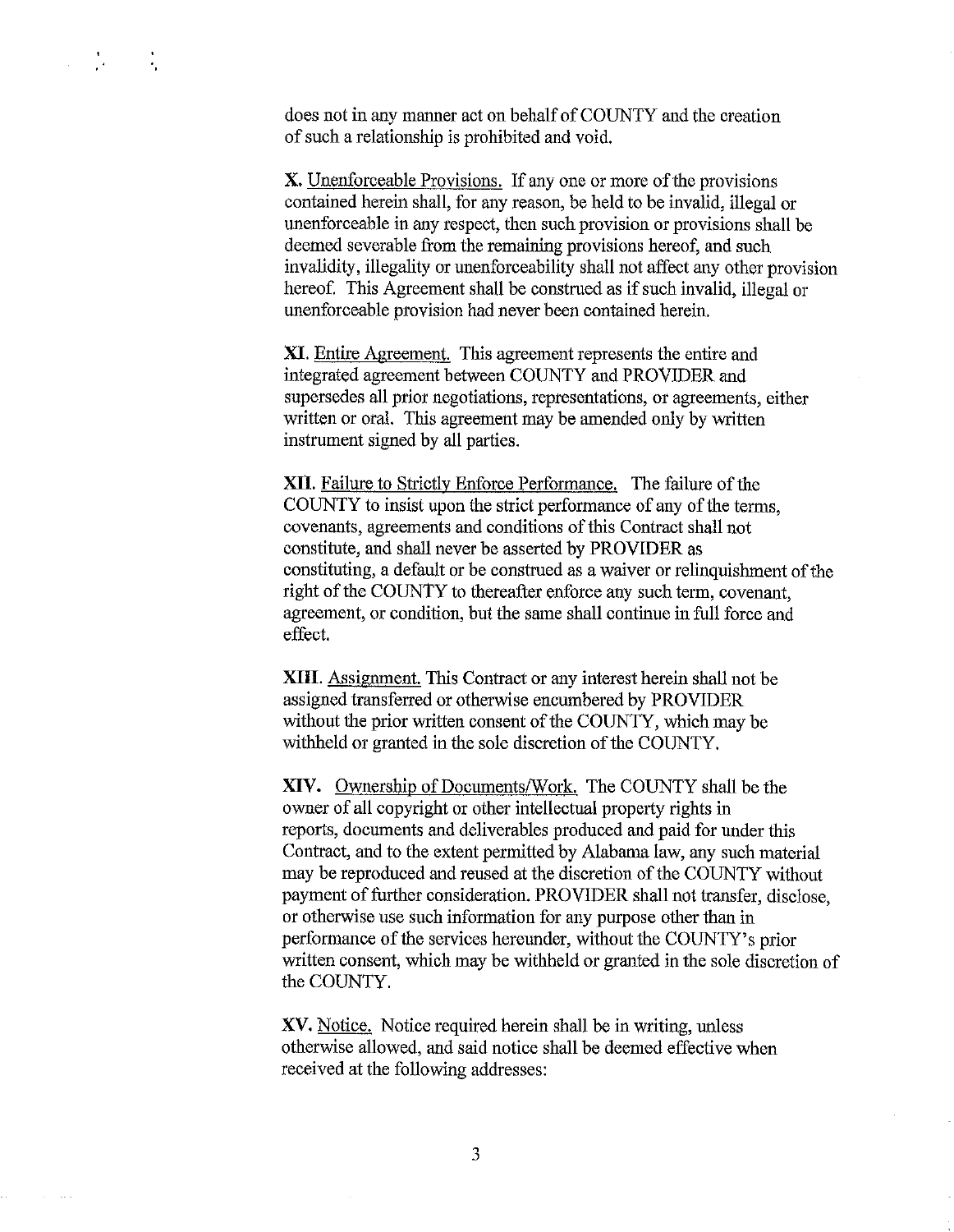PROVIDER: Power Systems of MS, LLC 14313 Stenum St., Suite D Biloxi, MS 39532 ATTN: Mark Gotjen

÷.

COUNTY: Baldwin County Commission c/o Chairman 312 Courthouse Square Suite 12 Bay Minette, AL 36507

XVI. Services to be Rendered. PROVIDER is retained by the COUNTY as a professionally qualified contractor. The general scope of work for the services shall include all the terms and Conditions of"Attachment A", the same being expressly incorporated herein by reference, and without limitation will encompass:

"Quotes for the Purchase and Installation of Two (2) New 20 KW Generators for the Baldwin County Sheriff's Department located in Bay Minette, Alabama for the Baldwin County Commission as described in Attachment A."

> i. PROVIDER will provide ongoing communications with COUNTY regarding this service, including updates, emails and etc. as requested. Additionally, PROVIDER will meet with COUNTY as needed or requested.

ii. PROVIDER is responsible for the professional quality, teclmical accuracy, timely completion and coordination of all services furnished by or in relation to this Contract.

iii. PROVIDER represents and warrants that its services shall be performed within the limits and standards provided by the COUNTY, in a manner consistent with the level of care and skill ordinarily exercised by similar providers under similar circumstances at the time the services are performed.

## XVII. General Responsibilities of the COUNTY.

i. The COUNTY shall provide reasonable notice to PROVIDER whenever the COUNTY actually observes or otherwise actually becomes aware of any development that affects the scope or time of PROVIDER's services hereunder or any defect or nonconformance in the work of PROVIDER.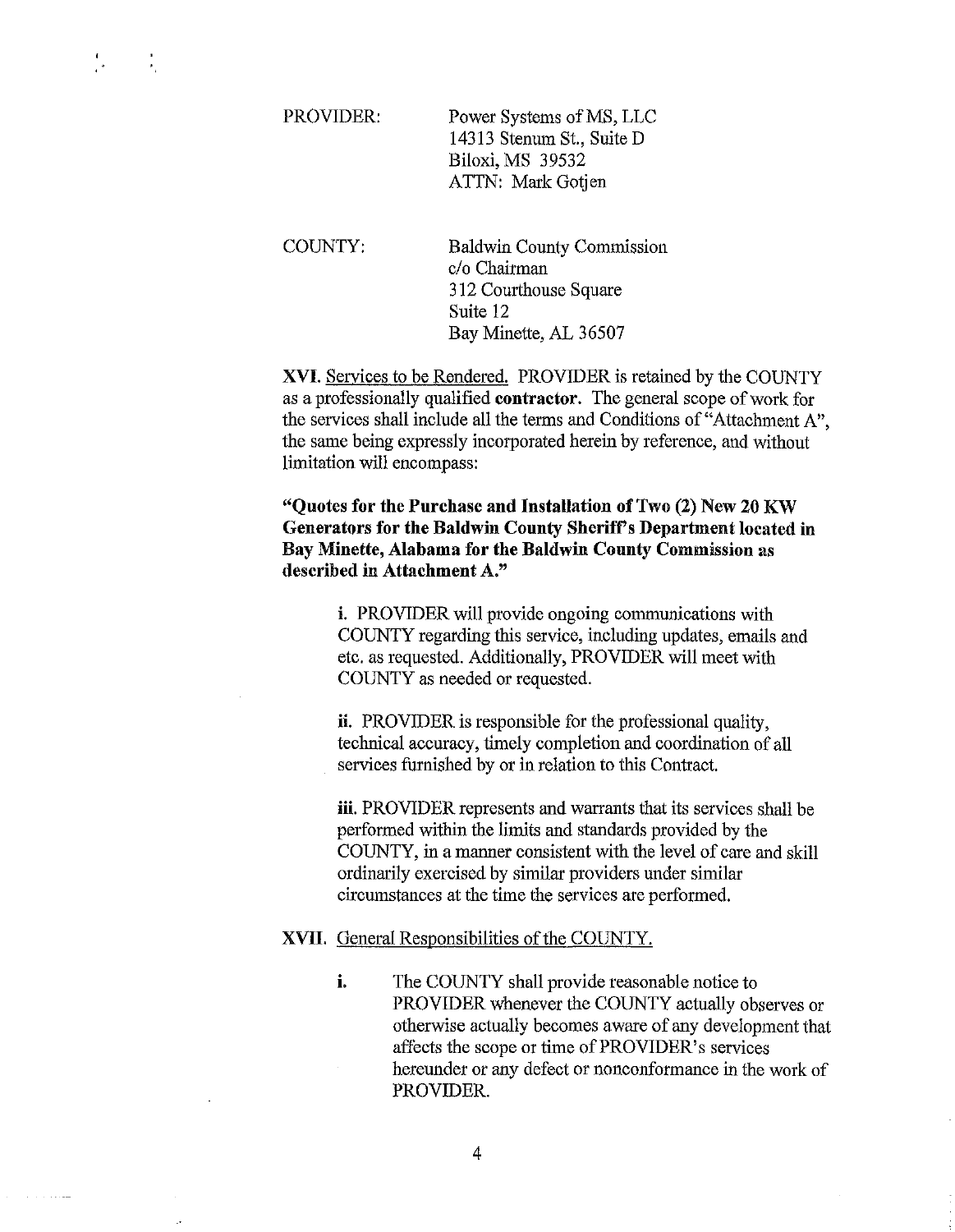**ii.** The COUNTY shall pay to PROVIDER the compensation as, and subject to the terms set out below.

XVIII. Termination of Services. The COUNTY or PROVIDER may terminate this contract, with or without cause or reason, by giving ten (10) days written notice of such to the other party. Upon receipt of such notices, PROVIDER shall discontinue its work to the extent specified in the notice.

 $\mathbf{r}_1$ 

In the event of termination, the COUNTY shall pay PROVIDER for all services satisfactorily rendered, and for any expenses deemed by COUNTY to be a reimbursable expense incurred pursuant to this Contract and prior to the date of termination.

XIX. Compensation Limited. The compensation to be paid to the PROVIDER shall be the full compensation for all work performed by PROVIDER under this Contract. Any and all additional expenditures or expenses of PROVIDER, not listed in full within this Contract, shall not be considered as a part of this Agreement and shall not be demanded by PROVIDER or paid by COUNTY.

XX. Direct Expenses. Compensation to PROVIDER for work shall be paid **\$42,236.00.** Said compensation shall be all inclusive, including without limitation, reimbursement of all cost, incidentals and operating expense associated with those directly engaged in performance of the requested services

XXI. Method of Payment. PROVIDER shall submit invoices to the COUNTY for payment for work performed. Such invoice shall be accompanied by a detailed account of compensation to be paid PROVIDER.

Payment shall be made by the COUNTY within thirty (30) days of the approval of the invoice submitted by the PROVIDER. The COUNTY agrees to review and approve invoices submitted for payment in a timely manner.

XXII. Effective and Termination Dates. This Contract shall be effective and commence immediately upon the same date as its full execution, and shall terminate upon either the expiration of no more than sixteen (16) weeks after the Notice to Proceed is given or upon a written notification thereof received by either party within the required ten (10) day period. [Nothing herein stated shall prohibit the parties from otherwise terminating this Contract according to the provisions herein.]

XXIII. Force Majeure. The Parties hereto shall incur no liability to the other if performance becomes impossible or impracticable by reason on an event or effect that the parties could neither have anticipated nor controlled. This

5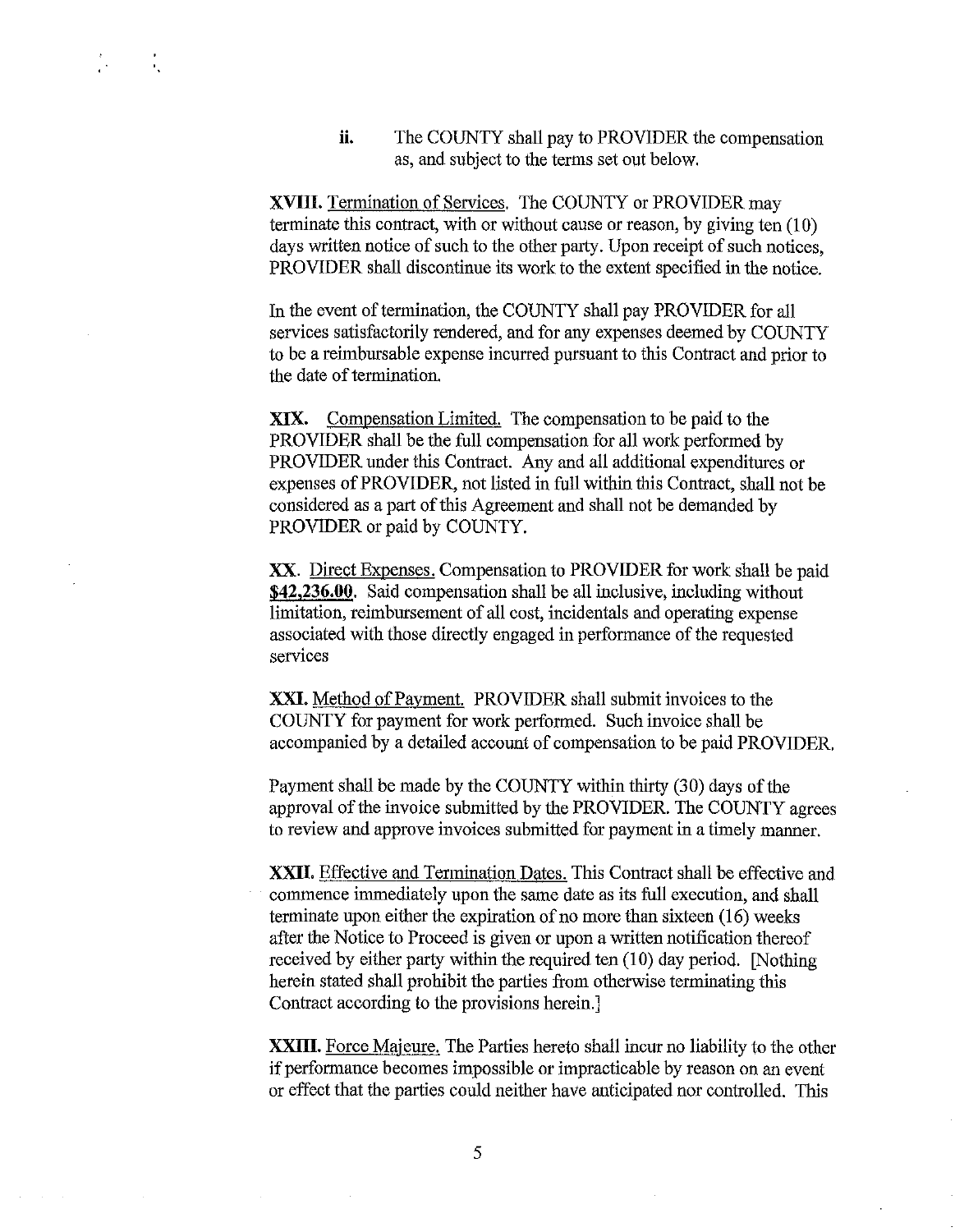allowance shall include both an act of nature and acts of third parties. Any costs that would otherwise be incurred and/or necessitated by the provisions herein shall be alleviated for either party by such event or effect.

 $\mathbf{r}$ 

 $\sim 100$  km s  $^{-1}$ 

XXIV. Indemnification. To the fullest extent allowed by law, Provider shall indemnify, defend and hold County and its Commissioners, affiliates, employees, agents, and representatives (collectively "County") harmless from and against any and all claims, demands, liabilities, damages, losses, judgments, costs, and expenses including, without limitations, attorneys' fees, and costs, for any and all personal injury (including death) and property damage of any kind or nature whatsoever, incurred by, asserted against, or imposed upon County, as a result of or in any manner related to provision of services hereunder, or any act or omission, by Provider. Contractor shall provide the COUNTY with proof of general liability coverage including the COUNTY as an additional insured. This indemnification shall survive the expiration or termination of this Contract.

XXV. Number of Originals. This Agreement shall be executed with three (3) originals, both of which are equally valid as an original.

XXVI: Governing Law: This Contract in all respects, including without limitation its formation, validity, construction, enforceability and available remedies, shall be governed by the laws of the State of Alabama, without regard to Alabama conflict of law principles.

XXVII: Insurance: Prior to performing services pursuant to this Agreement, Provider shall carry, with insurers satisfactory to County, throughout the term of hereof, Auto Liability Insurance, including owned, hired and non-owned vehicles, with limits of not less than \$1,000,000, combined single limit, for both bodily injury liability and property damage liability each occurrence. Connnercial General Liability Insurance, including all contractual liability hereunder, with limits not less than \$1,000,000, combined single limit, for both bodily injury liability and property damage liability each occurrence, and Worker's Compensation Insurance, meeting the statutory limits of the State of Alabama and Employer's Liability Insurance fully covering all employees and supervisors participating in the work at the subject property site. All liability insurance shall name the County as an additional insured. Prior to commencing operations hereunder, a Certificate of Insurance evidencing such coverage, satisfactory to County, shall be furnished to County, which shall specifically state that such insurance shall provide for at least ten (10) days' notice to County in the event of cancellation, termination or any change in such insurance policies. The workers compensation certificate shall bear an endorsement clearly evidencing a waiver of the right of subrogation against County and County Representatives. Should Provider fail to furnish current evidence upon demand of any insurance required

6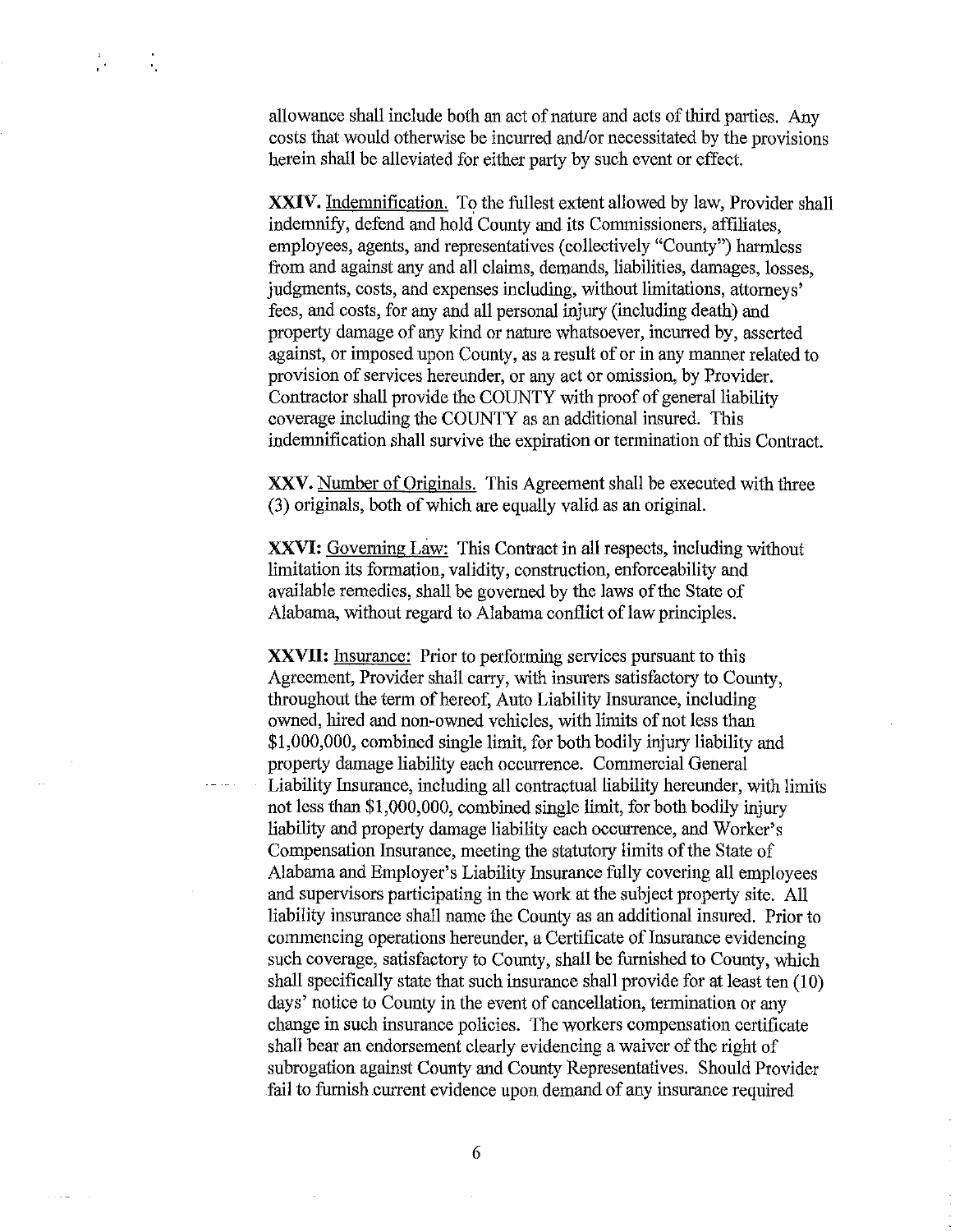hereunder, or in the event of cancellation, termination or change in any such insurance, County may, at its option, suspend this Agreement until insurance is obtained, terminate this Agreement immediately without further action, or hold Provider in material default and pursue any and all remedies available.

IN WITNESS WHEREOF, the parties here to have executed this contract on the last day of execution by the COUNTY as written below.

COUNTY **JAMESE, BALI** 

**RONALD J. CINK Budget Director** 

ATTEST:

State of Alabama

County of Baldwin

 $\forall$  a Notary Public in and for said County, in said State, 11 Sen hereby certify that, James E. Ball, whose name as Chairman of Baldwin County Commission, and Ronald J. Cink, whose name as Budget Director, are known to me, acknowledged before me on this day that, being informed of the contents of the Contract for Professional and Construction Services, they, as such officers and with full authority, executed same knowingly and with full authority to do so on behalf of said Commission.

Given under my hand and official seal, this the day of  $\setminus$ 2022.

otary Public М**УЛУ ОЭННАВУВЬ ЕХВІГЕЗ:** December 28, 2024

## SIGNATURE PAGE AND NOTARY PAGE TO FOLLOW

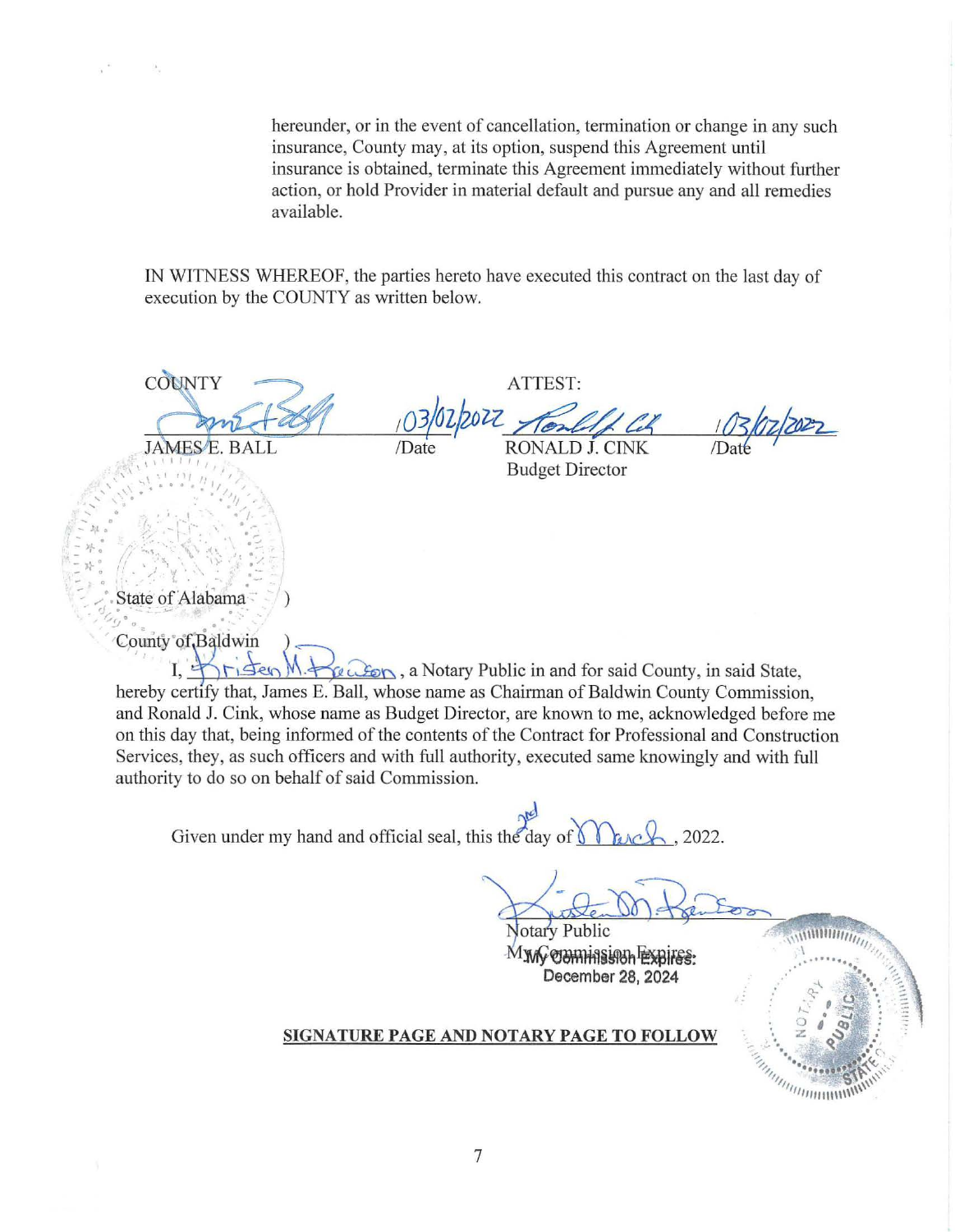PROVIDER:

POWER SYSTEMS OF MS, LLC  $\overline{\mathcal{L}}$ By /Date ev Its

State of Mississippi County of Harrism

1. Lindsy A. Rothe Notary Public in and for said County and State, hereby certify President of Power Systems of MS, LLC, whose name that Mark Gotien as is signed to the foregoing in that capacity, and who is known to me, acknowledged before me on this day that, being informed of the contents of the Contract for Professional and Construction Services, executed the same voluntarily on the day the same bears date for and as an act of said Power Systems of MS, LLC.

GIVEN under my hand and seal on this the  $23rd$  day of  $\frac{1}{2}$  (h)  $VUAV$ , 2022.



Notary Public My Commission Expires  $\left|2\right|06\left|2025\right|$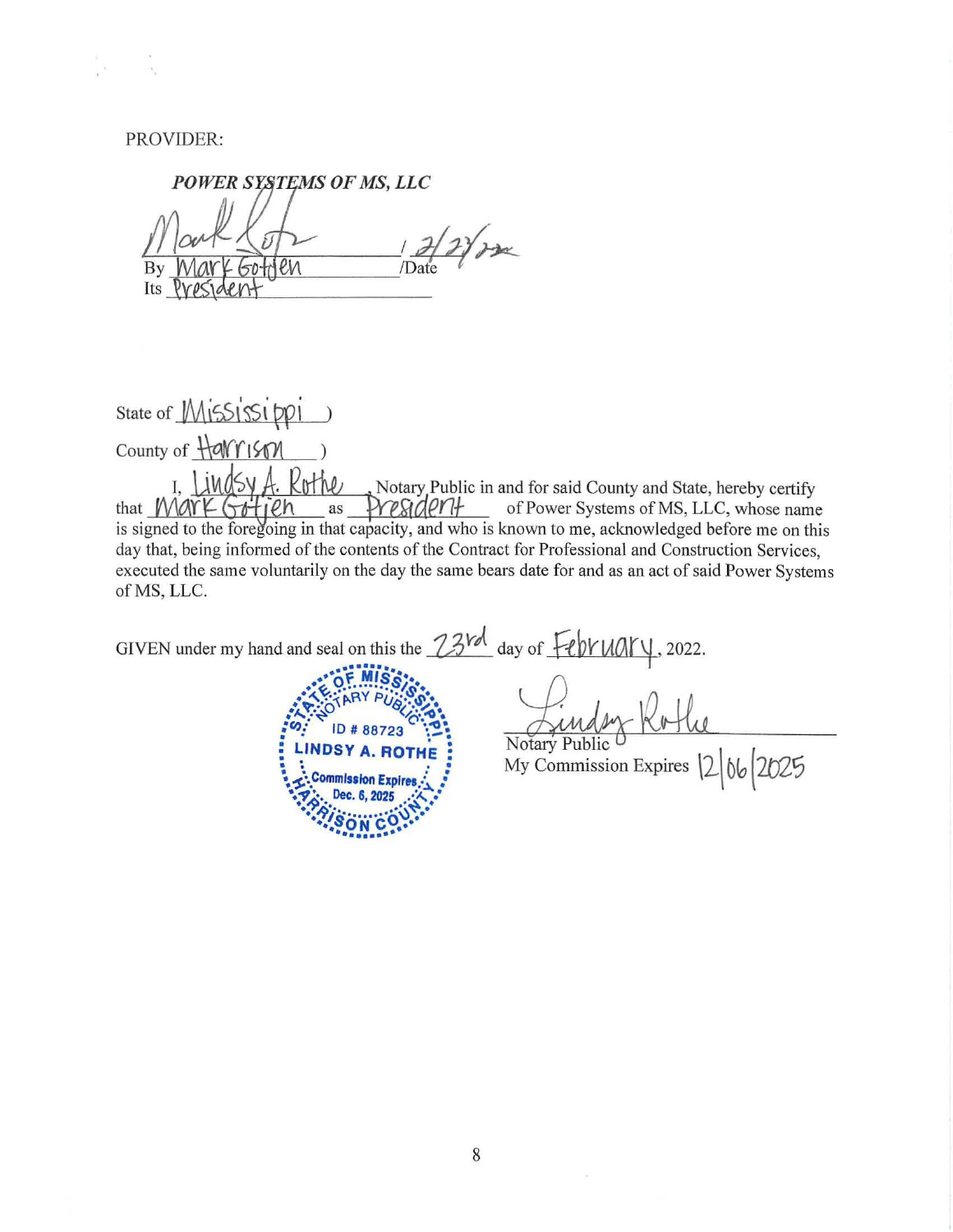# "ATTACHMENT A" Page 1 of 2

# Power Systems of MS

14313 Stenum St., Suite D Biloxi, MS 39532 Phone: (228)-818-8315 Fax: (228)-818-8317 E-mail: mark@powersystemsofms.net

1/7/2022

Baldwin County Sheriffs Office 111 East 4<sup>th</sup> Street Bay Minette, AL. 36507

ATIN: Bobby Ealum

RE: Sheriff Office (K- Block) (REVISED)

This consist of a turnkey cost which includes 20 KW Kohler Generator 120/208 3 PH, N/G, 200 amp non-service ATS, electrical installation, crane, freight, startup and dismantling old generator shed. Disconnect and move old genset and setting the new generator in place. Hooking up start wires and breaker wires to the new generator.

NOTE: Gas issues will be handled thru NBCU and Sheriff Office if needed.

Cost is - \$25,364.00

LEAD TIME: 4-6 weeks once ordered.

Should you have any questions please call me 228-818-8315.

*Aark Gotien* 

Power Systems of MS.